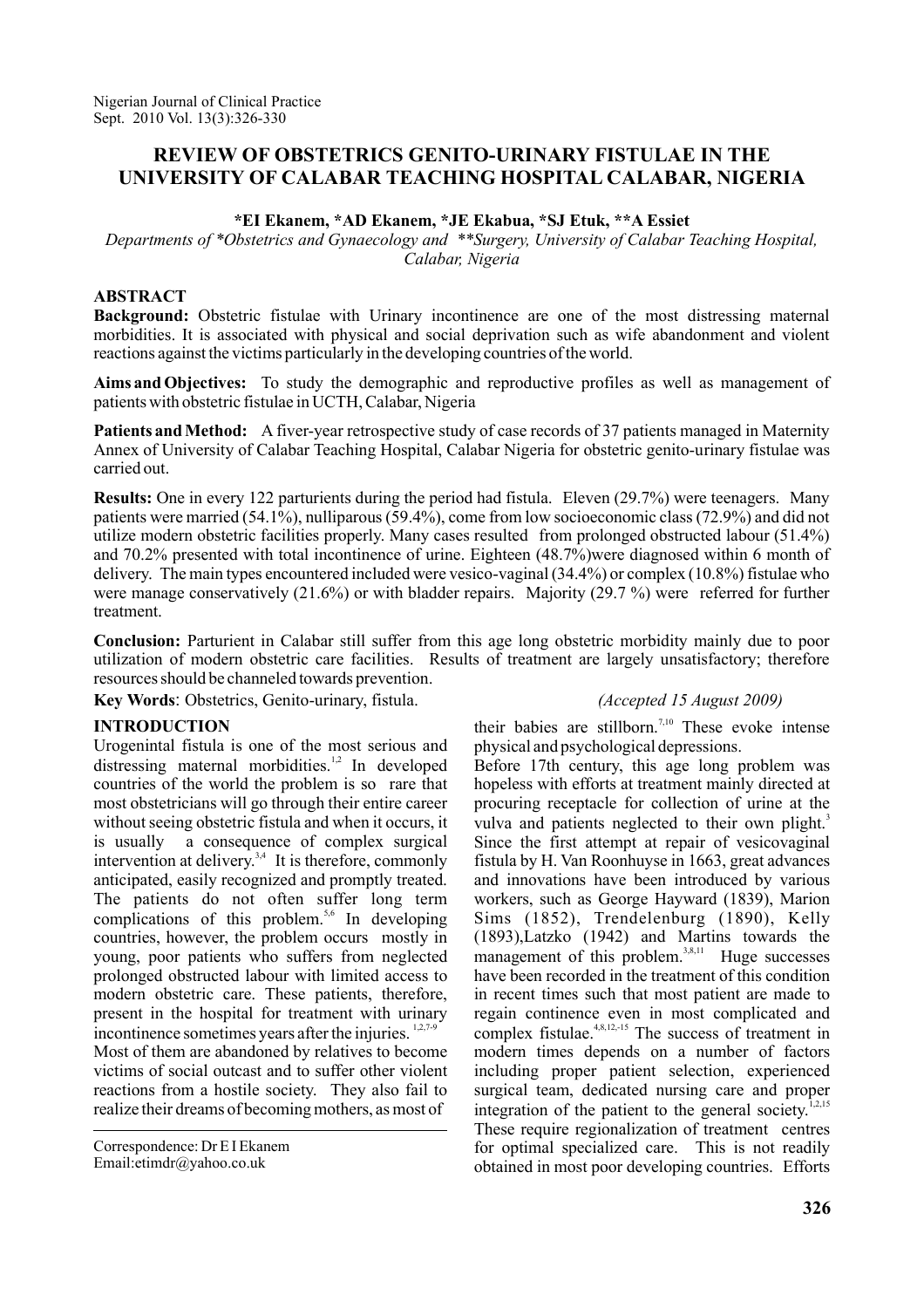should, therefore, be directed toward effective preventive programs targeting the most vulnerable group of women.

This study was carried out to review the demographic and reproductive profiles as well as management of patients with obstetric genitourinary fistulae in a tertiary institution in a developing country. It is hoped that the outcome of this research will assist in the planning of effective preventive strategies and maximizing care of those who sustained this injuries during child birth.

### **PATIENTSAND METHODS**

This is a retrospective study of patients with obstetric fistulae in the University of Calabar Teaching Hospital (UCTH) Calabar over a five year period ( $1<sup>st</sup>$  January 2001 to 31<sup>st</sup> December 2005).

All the patients with a diagnosis of genito-urinary fistulae following delivery were included in the study.

Those excluded from the study were:

- 1. patients who had fistulae following termination of pregnancy before 28 weeks gestation.
- 2. non-pregnant women with fistulae
- 3. pregnant women who had traumatic injuries not related to pregnancy or it management.
- 4. patients whose diagnosis was not clear or confirmed by appropriate procedure.
- 5. those whose records were not complete for analysis.

The case files of these patients were retrieved from Medical records department for indebt study. Information was also obtained from labour wards and operation theatre records. Information abstracted included age, occupation, marital status, parity and booking characteristics of the patients. Mode of presentation, type of fistulae and mode of definitive treatment were also noted.

The diagnosis and type of fistulae were made following the findings at:

- 1. examination under anaesthesia and transurethral instillation of diluted methylene blue dye into the urinary bladder.
- 2. three swabs test using white cotton wool ball placed in the vaginal fornix , mid vagina and at the introitus respectively with methylene blue dye study.
- 3. intravenous urogram or micturating urethrogram.
- 4. surgical evaluation.
- 5. cystoscopic examination

Complex fistulae describes patients with multiple urogenital fistulae which do not fit into routine descriptions.

Combined fistulae are genito-urinary fistulae with associated recto-vaginal fistulae with or without faecal incontinence.

Social class of the patients was based on Registrar General Five point occupational classification modified to suit our environment. 16

### **RESULTS**

A total of 4520 deliveries were conducted during the period and 49 genito-urinary fistulae were managed, of which 37 patients were due to obstetric causes. Thus, incidence of 8.2 per1000 or one in 122 deliveries was obtained. Also 75.5% of the 49 genital fistulae were obstetrics in aetiology.

Table 1 shows the sociodemographic and reproduction characteristics of patients with obstetric fistulae in Calabar. Many of them (51.4%) were between 20 and 30 years of age and  $11(29.7%)$  were teenagers. Most patients (72.9%) were from low socioeconomic class (IV and V) while 20 (54.1%) were married. Twenty-two (59.4%) were nulliparous; 37.8% were unbooked and 48.6% attempted delivery outside orthodox medical facilities.

Table 1: **Sociodemographic and Reproductive Characteristics of Patients with Fistulae.**

| Age                   | N <sub>0</sub>          | (%)    |
|-----------------------|-------------------------|--------|
| (Years)               |                         |        |
| Less than 20          | 11                      | (29.7) |
| $20 - 30$             | 19                      | (51.4) |
| $31 - 40$             | 5                       | (13.5) |
| Above 40              | $\overline{2}$          | (5.4)  |
| <b>Social Class</b>   |                         |        |
| 1                     | $\overline{c}$          | (2.7)  |
| П                     | $\overline{\mathbf{3}}$ | (8.1)  |
| III                   | 6                       | (16.2) |
| IV                    | 9                       | (24.3) |
| V                     | 18                      | (48.6) |
| <b>Marital Status</b> |                         |        |
| <b>Married</b>        | 20                      | (54.1) |
| Unmarried             | 13                      | (35.1) |
| Others                | 4                       | (10.8) |
| Parity                |                         |        |
| $\theta$              | 22                      | (59.4) |
| $2 - 4$               | 10                      | (27.0) |
| 5 and more            | 5                       | (13.5) |
|                       |                         |        |
| <b>Booking Status</b> |                         |        |
| Unbooked              | 14                      | (37.8) |
| Interfered            | 10                      | (27.0) |
| <b>Booked</b>         | 5                       | (13.5) |
| Defaulters            | 8                       | (21.6) |

Nigerian Journal of Clinical Practice **Sept. 2010, Vol.13(3) Obstetrics Genito-Urinary Fistulae Ekanem et al 327**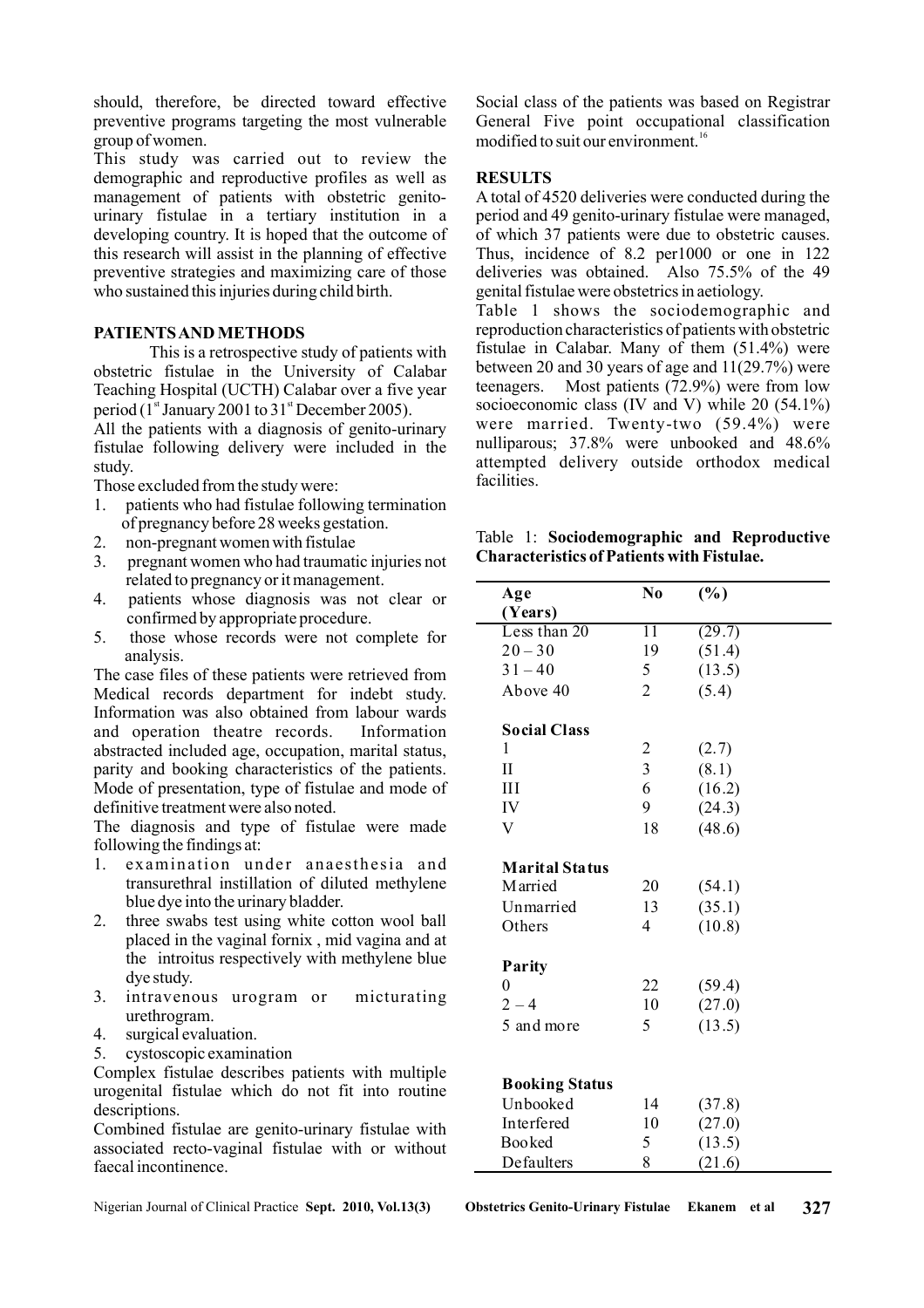Table 2: **Predisposing Factors, and mode of Clinical Presentation and Duration of Symptoms of Patients with Fistulae.**

| <b>Predisposing Factors</b>        | No | $($ %) |
|------------------------------------|----|--------|
| Prolonged obstructed labour        | 19 | (54.4) |
| Operative Abdominal deliveries     | 5  | (13.5) |
| Ruptured Uterus                    | 4  | (10.8) |
| Instrumental Vaginal Deliveries    | 3  | (8.1)  |
| Others                             | 6  | (16.2) |
| <b>Clinical Presentation</b>       |    |        |
| Total incontinence of urine        | 26 | (70.2) |
| Copious Vaginal discharge          | 9  | (24.3) |
| Intermittent Leakage of Urine      | 8  | (21.6) |
| Vulval dermatitis/Vaginal Stenosis | 6  | (16.2) |
| Abdominal pains/swelling           | 3  | (8.1)  |
| Others                             |    | 10.8)  |

Interval between delivery and presentation in the hospital for Treatment.

#### **Interval**

| (months) |    |         |
|----------|----|---------|
| $\leq 6$ | 18 | (48.67) |
| 7 12     | 12 | (32.4)  |
| >12      | 7  | (18.9)  |

Table 3: **Types and Mode of Treatment of Urogenital Fistulae in Calabar**.

| <b>Types of fistulae</b>       |    |        |
|--------------------------------|----|--------|
| Vesico-Vaginal                 | 12 | (34.4) |
| Combined                       | 8  | (21.6) |
| Uretero-Vaginal                | 4  | (10.8) |
| Complex                        | 4  | (10.8) |
| Urethro-Vaginal                | 3  | (8.1)  |
| Utero-Vesical                  | 2  | (5.4)  |
| Others                         | 3  | (8.1)  |
| <b>Modes of Treatment</b>      |    |        |
| Conservative                   | 8  | (21.6) |
| Bladder & Vaginal repairs only | 6  | (16.2) |
| Ureteric excision/repairs      | 4  | (10.8) |
| Urethroplastry                 | 3  | (8.1)  |
| Others                         | 5  | (13.5) |
| Referrals                      |    | (29.7) |

Table 2 shows the predisposing factors and clinical presentation of patients with fistulae. Most cases (54.4%) of fistulae were as a sequaele of prolonged obstructed labour, some followed operative vaginal (8.1%) or abdominal 5(13.5%) deliveries. Majority 26 (70.2%) presented with total urinary incontinence while intermittent leakage of urine, copious vaginal discharge were seen in 21.6% and 24.3% respectively. Eighteen patients (48.7%) presented within 3 months of delivery in the hospital and only 7 (18.9%) were seen after one year of sustaining the injury.

Nigerian Journal of Clinical Practice **Sept. 2010, Vol.13(3) Obstetrics Genito-Urinary Fistulae Ekanem et al 328**

Table 3 shows the types and modes of treatment of fistulae in UCTH.

Twelve patients (34.4%) had vesico-vaginal fistulae while uretero-vaginal, combined and complex type were seen in 4(10.8%), 8 (21.6%) and 4 (10.8%) patients respectively. Most patients were managed conservatively (21.6%), bladder and vaginal repairs only in  $6(16.2\%)$  and  $11(29.7\%)$  were referred elsewhere for further treatment.

#### **DISCUSSION**

The incidence of genito-urinary fistulae o 8.2per 1000 deliveries or 75.5% of all genital fistulae in this study seems low when compared to findings obtained from developed countries. $6,17$  It is however, in accord with most reports from developing world where 65 83% of all fistulae are due to obstetric In Katsina state of Nigeria obstetric fistula occurs in 3.5 per 1000 deliveries. complications. $2,7,9$ 

The incidence in this study is probably more as many cases may not be reported in the hospital for treatment considering the fact that there are an estimated 150,000 unrepaired cases of fistulae in Northern Nigeria alone.<sup>7</sup> Also most patients may reluctant to present themselves for treatment in this specialist centre due to financial constraints or social embarrassment from the stench of constant leakage of urine. Moreover many of these cases prefer a nearby missionary centre where the female genital fistulae are managed at reduced cost with proper rehabilitation programs. This study however shows that the problems of obstetric fistulae are not uncommon in the contemporary obstetric practice in developing countries.

In developing countries obstetric fistula is a problem of young, poor primiparous patients.<sup>1,2,7,9</sup> Similar pattern was observed in this study. Also most our patients were between 20 30 years of age (51.4%) and married (54.1%). These latter our findings may be due to the fact that women of this age bracket dominate our obstetric population. Also the harmful socio-cultural practice of child marriage and subsequent childbearing are not encouraged in Calabar. It was however, of great advantage during the care of these patients as their husbands and other family members supported most of them compared to other reports of total rejection and abandonment.<sup>10,18</sup> This boosted their morale and made reintegration and rehabilitation easier and successful.

Most patients in the study were those that did not utilize the available modern obstetric care facilities effectively. This has also been reported by others from developing countries.<sup>7,8,9,19</sup> Of particular note were those who registered for antenatal care but attempted to delivered outside hospital without trained attendants. These patients were kept for days with obstructed labour only to be referred to the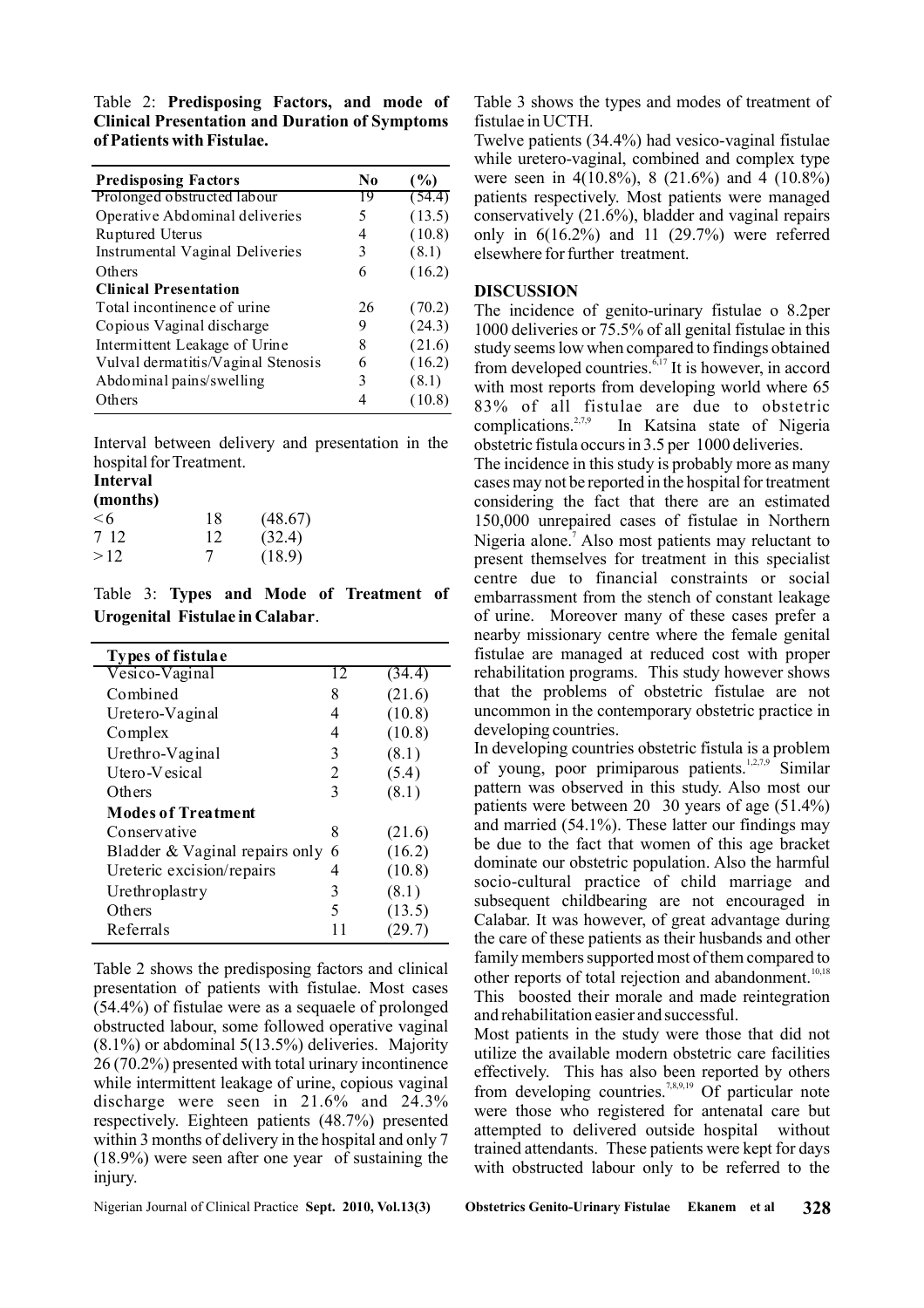hospital after spontaneous delivery of stillborn babies with subsequent urinary incontinence. Obstetric mortality and morbidities have generally been reported to be common among unbooked patients.<sup>2,16,20</sup> The role of this alternative care for women during pregnancy and child births is not well specified yet they attend to about 60 75% of parturient in these area. 16

As reported by others in developing countries  $2,9,10$ most cases in this study resulted from neglected prolonged obstructed labour and commonly presented with total incontinence of urine. However, 13.5% fistulae followed abdominal operative delivery including caesarean operations and hysterectomy for uncontrolled primary post partum haemorrhage. Also some patients were having repeat caesarean deliveries carried out by inexperience surgeons in other institutions.

Unlike reports from developing countries<sup>3,7</sup> where average duration of symptoms is about 7 years, 48.7% of patients in UCTH reported for treatment within 6 months of sustaining these injuries. This is not surprising as most of the patients were referred to this tertiary institution during labour and puerperium for other complications. Also patients with long standing complications are usually poor who may not afford the costs of a Teaching Hospital treatment and would prefer to go to nearby Missionary Hospital where treatments are free or at minimal cost. .

Vesico-vaginal fistula was the commonest type followed by combined fistula and the complex type. Others have reported similar findings from developing countries.<sup>2,7,12,21</sup> Two patients who had repeat Caesarean sections developed utero-vesical fistula and subsequently presented with menouria and infertility. Some of the patients in this study had complete destruction of the bladder neck and urethra following obstructed labour. Associated complications such as personnel nerve injury, significant vaginal scarring and stenosis, were also encountered in large number of patients. Others also experienced these in Northern Nigeria and other developing countries.  $8,9,18,20$  Therefore apart from managing the urinary fistulae, these associated problems were also treated for proper rehabilitation of the patients.

Most patients (21.6%) in this study were managed conservatively or prophylactically with prolonged continuous bladder drainage with good results. This was particularly useful in patients whose labour and deliveries were managed in UCTH and those with small fistula of less than 1 cm. Majority (29.7%) were either referred to nearby Missionary Hospital or<br>absocanced without tractment this was largely due to 4 absconded without treatment this was largely due to financial constrains. Unlike the report from other centres,  $2,6,9,14,21,22$  the results of bladder repairs were largely unsatisfactory. This was very disappointing

considering the fact that most of these patients presented early for treatment. However, most of the bladder defects were large with average size of 4cm and complex type with significant scaring which made access to the defect difficult. The management of this type of injuries requires advanced techniques and technology such as tissue grafting and insertion of devices  $4,5,12,13$  which were limited in our center at time these patients were managed.As reported by others  $3,12,13,23,24$  the ureteric and urethral repairs were very successful. Very experienced urologists in this center usually performed these operations.<sup>24</sup> Some of the patients were referred to the Teaching Hospital after several attempts have failed to secure continent from other centres. Cases done included reinplantation of ureters, uretero-neocystostomy and urethroplasty. There was no case of urinary diversion performed as there was no case that required this very important procedure.

The study suffers the shortcoming of being retrospective, hospital based and with small sample size. A prospective community based multi-centre study is being planned to assess management outcome of complex and complicated obstetric fistulae.

This age long obstetric morbidity is still prevalent among underprivileged women who have sociocultural and religious restrictions to access modern obstetric care in this 21st Century in Calabar.

The result of surgical management of the commonest type is poor due to lack of appropriate technology and requisite expertise to handle them.

It is recommended various preventive strategies to obstructed labour such as comprehensive application of partograph in labour management. Training of Traditional birth Attendants and other alternative obstetric care personnel should be undertaken until such a time when enough trained midwives are available to take over from them.

## **REFERENCES**

- 1. Harrison KA. Obstetric fistula: one social calamity too many. Br J obstet Gynaecol. 1983; 90: 385.
- 2 Lawson JB. Management of genito-urinary fistulae. Clin. Obstet. Gynaecol. 1975; 5:209.
- 3 Thompson JD. Vesicovaginal and Urethrovaginal fistulas. In: Rock J and Thompson J. (ed). Te-Linde's operative Gynaecology.  $8<sup>th</sup>$  edition, LIPPINCOtt Raven Publishers, Philadephia, 1997: PP1175-1203.
- 4 Goswaric R, Wadhwa P, Sharma SKI. High bilateral ureteric injury during Caesarean Section birth and a unique repair. Int. J. Gynaecol obstet. 1999; 80 (2) :167 -8.